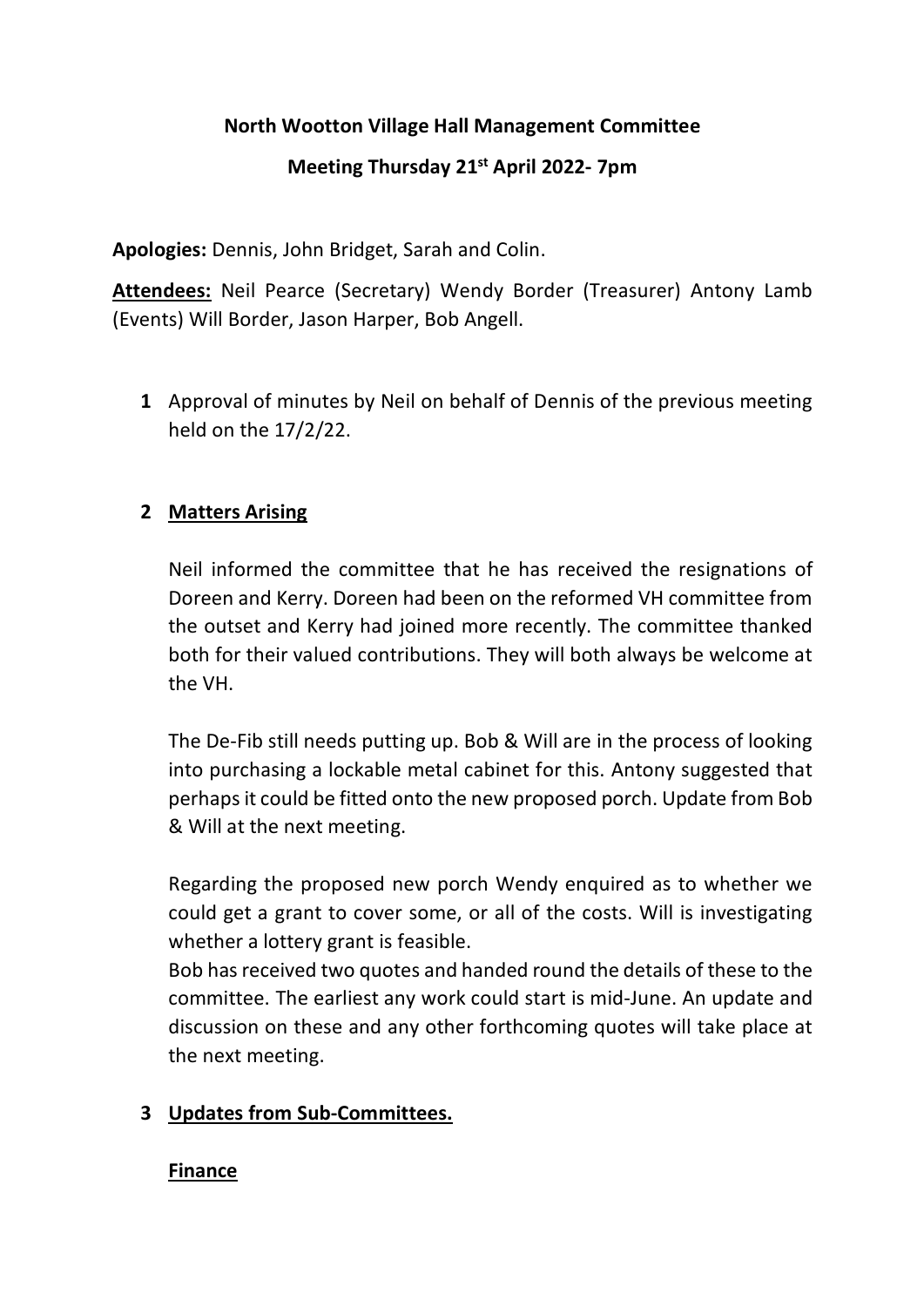Wendy handed out copies of the latest financial figures. She explained our accounts are looking very healthy with continued income generated from hirers, bookings and West Norfolk Wins lottery. We have a healthy £37, 720.67 in our account.

# **Maintenance**

Bob explained that the fire extinguisher by the rear fire door has been checked and is ok.

There seems to be an issue with the ceiling lights flashing intermittently which could be due to a charging fault. Bob recommended that testing the switch in the outside fuse box.

A maintenance day was recommended for Sunday 22nd May, which is the day after the next village market.

# **Events**

Antony informed the room that the recent market and Flea Market took £156 & £60 respectively. Both were well attended.

A total of 39 tickets have already been sold for the upcoming Indian Curry Night.

Antony shared the extensive timetable for the upcoming Platinum Jubilee celebration being held at both the VH and on Wootton Park.

It was agreed that a newsletter would be emailed to Derek Cox and Jason Harper to put on both the VH and the Parish Council websites.

# **Bookings**

Wendy reported a steady stream of bookings as the VH continues to be a popular venue for parties, events and hirers.

# **4 AOB**